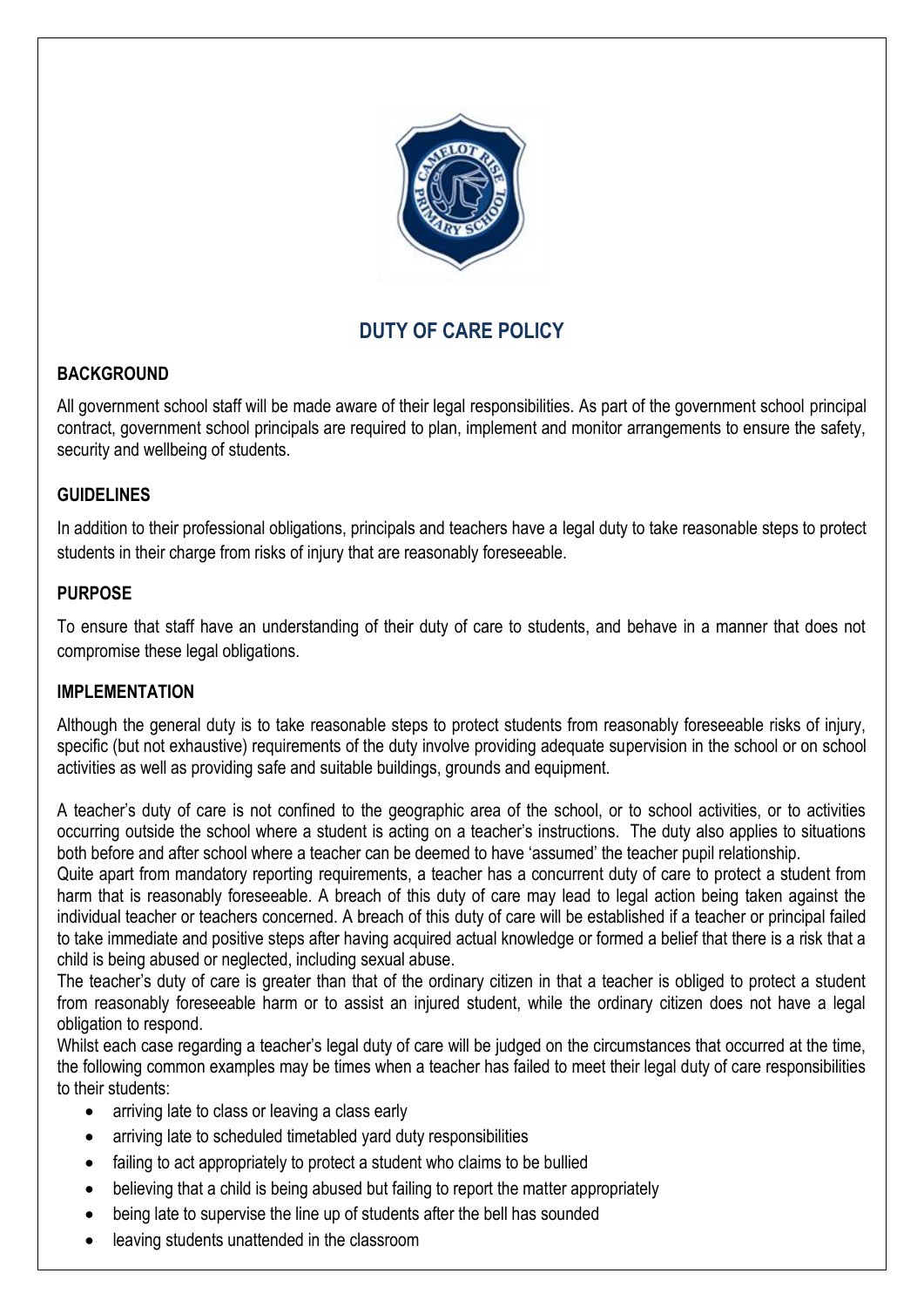- failing to instruct a student who is not wearing a hat to play in the shade
- ignoring dangerous play
- leaving the school during time release without approval
- inadequate supervision on a school excursion

Staff members are also cautioned against giving advice on matters that they are not professionally competent to give (negligent advice). Advice is to be limited to areas within a teacher's own professional competence and given in situations arising from a role (such as careers teacher, year level coordinator or subject teacher) specified for them by the principal.

Teachers must ensure that the advice they give is correct and, where appropriate, in line with the most recent available statements from institutions or employers. Teachers should not give advice in areas outside those related to their role where they may lack expertise.

#### **Risks to students outside the school environment**

Legal cases establish that a teacher's duty of care does not start nor end at precise times during the day. The approach generally taken is that a teacher's duty applies irrespective whether the risk occurs in or outside the school environment. However, the important issue in all cases will be whether the school took **reasonable steps** to protect the student from the risk.

Risks outside the school environment may sometimes call for immediate and positive steps by a school depending on the age of students, urgency and threat of injury. Consider for example, if a live power line came down outside the school, no emergency workers had arrived, and primary children are about to be dismissed to walk home. No school would allow the children to walk out to that danger unsupervised.

There will be a number of other situations where the school will be under a duty to take reasonable steps. In some instances, the school's control over the activity may require it to take more active measures to satisfy the requirement that it take reasonable steps. For example, a known bully on a school bus may require the school to suspend or refuse to transport the bully. In other instances, the school may not control the activity, and the reasonable measures available to it will be limited. For example, fights at a local train or bus stop between students from rival schools may involve informing the police, contacting the other school to implement preventative measures, and notices to parents and students.

Staff are responsible for their students at all times.

The following procedures and notices apply to all staff.

#### **Classroom Supervision**

- Staff must not leave the classroom unattended at any time during a lesson.
- It is not appropriate to leave students in the care of ancillary staff, parents or trainee teachers (At law, the Duty of care cannot be delegated)
- It is not appropriate to leave students in the care of external education providers for example incursions (At law, the duty of care cannot be delegated)
- In an emergency situation use the phone for the Principal or Assistant Principal or contact the teacher in the next room. (if appropriate – send another student for assistance)
- **No student** should be left unsupervised **outside the classroom** as a withdrawal consequence for misbehaviour. Withdrawal is to be conducted by sending a student to a colleague's classroom, or to the Assistant Principal or Principal. This should be accompanied by documentation and appropriate follow up. The teacher, Principal or Assistant Principal is to be contacted first to alert them that the student is on their way.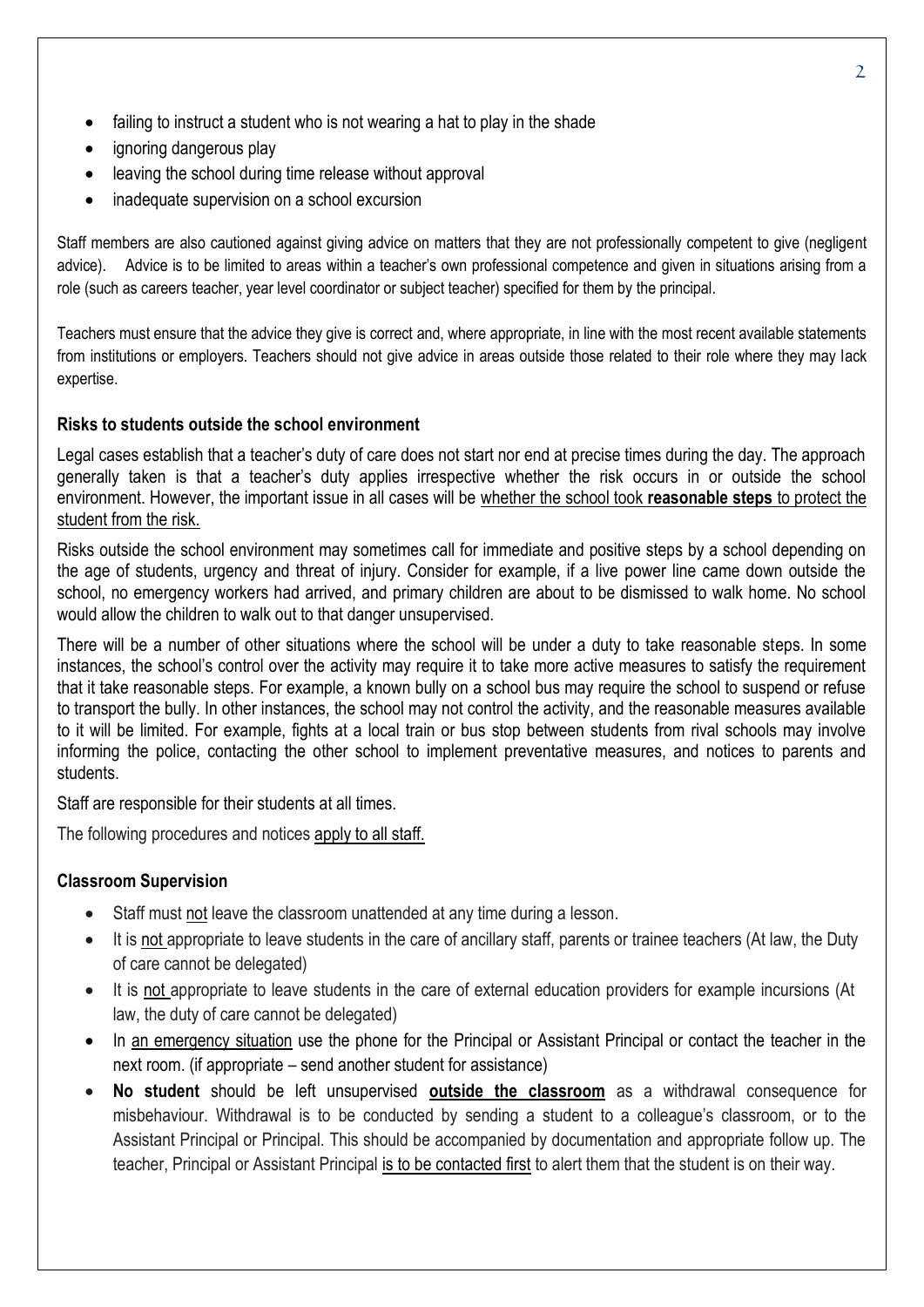#### **Movement of Students**

- Care needs to be taken in allowing students to leave the room to work in other areas of the school.
- Use of students as monitors outside the room during class time must only occur with the approval of the Principal or Assistant Principal
- Discretion is to be used when allowing students to visit the toilet or other areas of the school during class time.

### **Yard supervision**

Yard supervision is an essential element in teachers' duty of care. It is now clearly established that in supervising students, teacher's duty of care is one of positive action.

Be aware that students are usually less constrained and more prone to accident and injury than in a more closely supervised classroom.

Be aware that yard duty supervision within the school requires the teacher to fully comply with DET guidelines and brings with it an increased duty of care. It is a teacher's responsibility to be aware of these guidelines and duty of care responsibilities. Teachers are also expected to follow school policy whilst on yard duty.

- Teachers rostered for duty are to attend the designated area at the time indicated on the roster.
- Teachers on duty are to remain in the designated area until the end of the break period or until replaced by the relieving teacher, whichever is applicable
- The handing over of duty from one teacher to another must be quite definite and must occur in the area of designated duty. Where a relieving teacher does not arrive for duty, the teacher currently on duty should send a message to the office, but not leave the area until replaced.
- No changes to the yard duty roster are to be made without the approval of the Assistant Principal, and must be placed on the intranet.
- Be alert and vigilant intervene immediately if potentially dangerous behaviour is observed in the yard enforce behaviour standards and logical consequences for breaches of safety rules.
- You should always be on the move and highly visible.

#### **Excursions, Incursions and Camps**

- Be aware that students are usually less constrained and more prone to accident and injury than in a more closely supervised classroom.
- An incursion with an external provider does not absolve supervision duties of the teacher, including first aid duties. A teacher must be present at all times and remain the person designated with duty of care responsibilities.
- Camps and excursions outside the school require the teacher to fully comply with DET guidelines and bring with it an increased duty of care. It is a teacher's responsibility to be aware of these guidelines and remain the person designated with duty of care.
- Excursion and camp activities require the teacher to ensure that the venue and transport adhere to DET guidelines.
- Be aware that school policy is for students to be counted on and off transport and at other times on a regular basis whilst on excursion or camp activities.
- The teacher in charge will have copies of all confidential medical forms and permission notes with contact details. A copy of this material will also be kept at school.
- Arrangements will be made for students not attending to continue their normal program at school under supervision of another classroom teacher.
- The teacher in charge or designated teacher of an excursion or camp will carry a mobile phone and a first aid